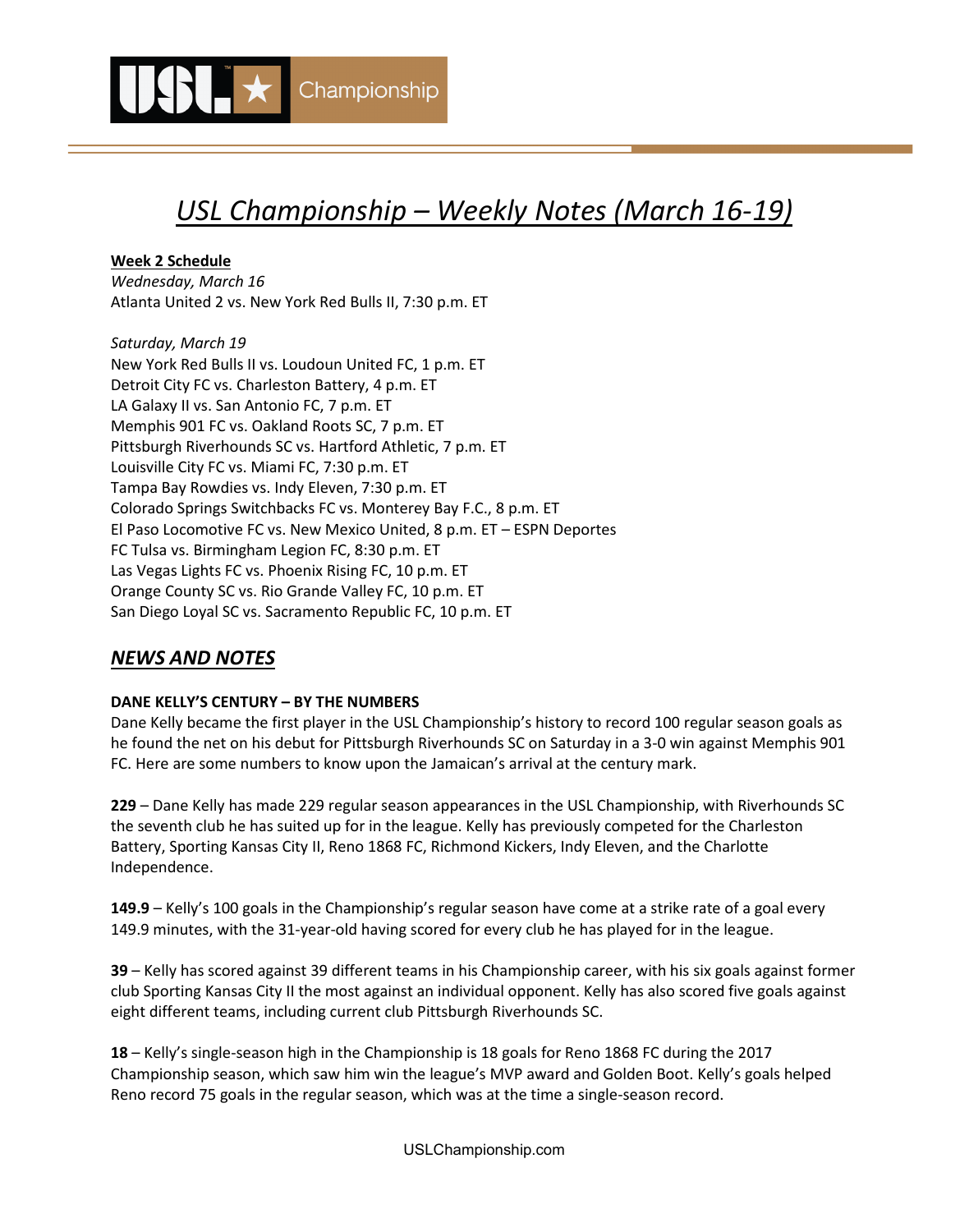

**4** – Kelly's four hat tricks are the most by any individual player in the Championship's regular season. In 2017, he also achieved the rare feat of scoring a hat trick in consecutive contests against Phoenix Rising FC (5/6/17) and Tacoma Defiance (5/20/17).

#### **CHAMPIONSHIP GOALKEEPERS ON THE SPOT**

Four different USL Championship goalkeepers recorded penalty kick saves on the opening day of the 2022 season, matching the total for the most penalty saves in a single day since records are available. Four penalty kick saves had occurred twice previously going back to the start of the 2017 season.

Indy Eleven's Elliot Panicco, Pittsburgh Riverhounds SC's Chase Vosvick, Detroit City FC's Nathan Steinwascher and Sacramento Republic FC's Carlos Saldana all made penalty saves for their respective clubs, marking the first time four different goalkeepers had saved a penalty kick on the same day since records were available.

In the most recent prior instance on August 5, 2018, Phoenix Rising FC's Carl Woszczynski recorded a pair of penalty saves in a 4-1 victory against the Portland Timbers 2, while Louisville City FC's Greg Ranjitsingh and Indy Eleven's Owain Fon Williams both saved penalties in a 2-2 draw between the LIPAFC rivals at Slugger Field.

Prior to that, four penalty kick saves had also occurred on August 6, 2017 when Colorado Springs Switchbacks FC's Moise Pouaty registered a pair of stops in a 4-1 win against the Portland Timbers 2, Sporting Kansas City II's Darrin MacLeod recorded a penalty save in a 0-0 draw against Saint Louis FC, and Orlando City B's Earl Edwards Jr. recorded a penalty save in a 2-2 draw against FC Cincinnati.

#### **EARLY MARK ON THE SCORESHEET**

More than half the goals scored in the opening weekend of the USL Championship season – 15 of 29 – were recorded by players making their debuts for new clubs, with Monterey Bay F.C.'s Seku Conneh writing his name into the club's record book as the first goalscorer in MBFC's history against Phoenix Rising FC on Saturday night.

Six of the goals were game-winners, including those scored by the Charleston Battery's Augustine Williams, Louisville City FC's Wilson Harris, and San Antonio FC's Fabien Garcia in 1-0 victories for their respective clubs.

#### **2022 USL Championship Club Debut Goals on Opening Weekend**

Birmingham Legion FC – Marlon Charleston Battery – Augustine Williams\* Colorado Springs Switchbacks FC – Malik Johnson\* El Paso Locomotive FC – Emmanuel Sonupe Louisville City FC – Wilson Harris\* Miami FC – Mark Segbers Monterey Bay FC – Seku Conneh, Adrian Rebollar New Mexico United – Neco Brett Orange County SC – Milan Iloski Phoenix Rising FC – Greg Hurst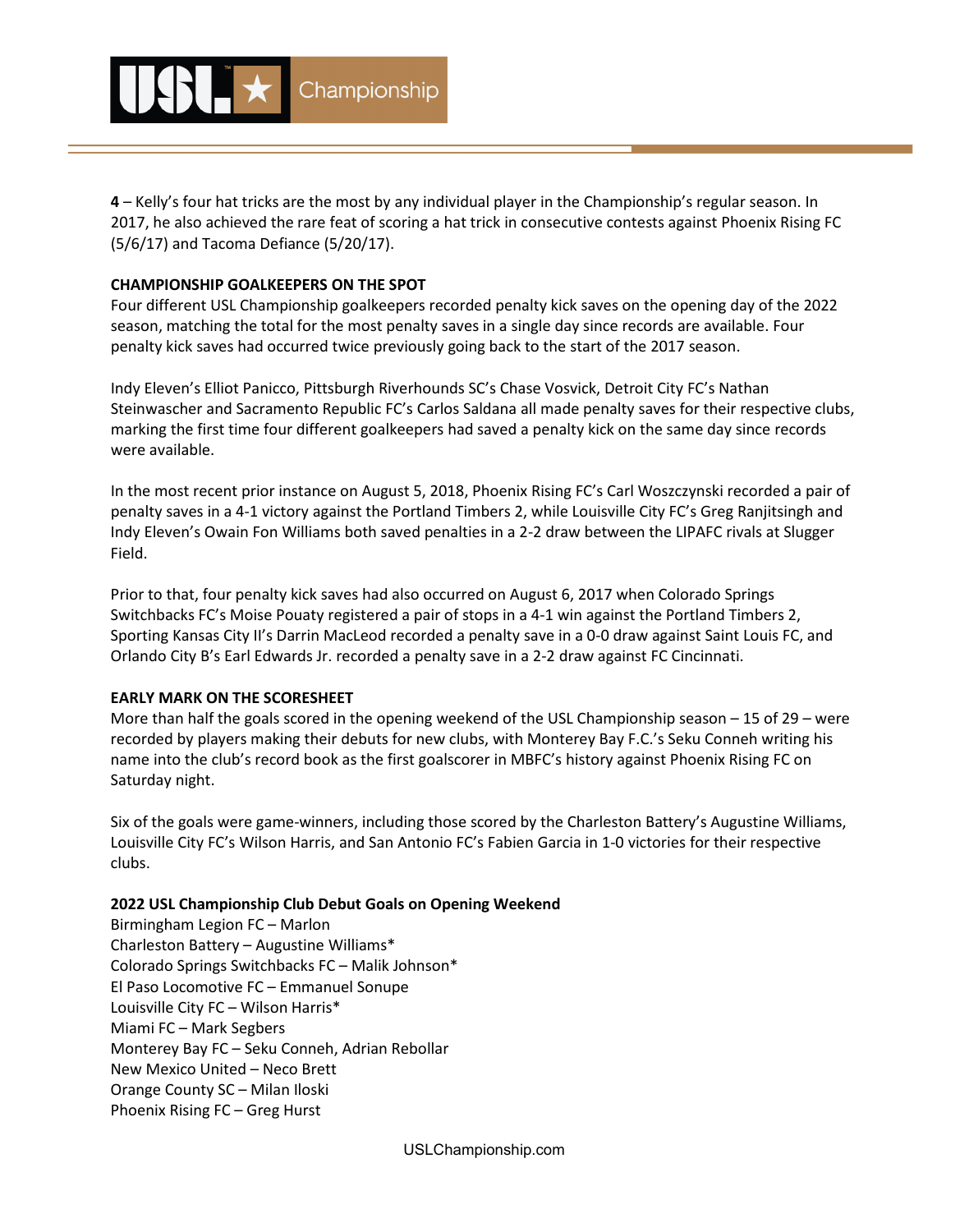

Pittsburgh Riverhounds SC – Dane Kelly\* Sacramento Republic FC – Douglas Martinez Jr.\*, Keko San Antonio FC – Fabien Garcia\* San Diego Loyal SC – Thomas Amang

#### **CHAMPIONSHIP'S ASSIST LEADERS GO HEAD-TO-HEAD**

The USL Championship's all-time regular season assist leaders are set to go head-to-head on Saturday night as Pittsburgh Riverhounds SC and Kenardo Forbes host Hartford Athletic and Danny Barrera in the home opener for the Hounds at Highmark Stadium.

Forbes holds a one-assist lead going into the contest with 45 regular-season assists to Barrera's 44 over their careers so far. Barrera closed the gap a season ago, winning the USL Championship's Assist Champion award for the first time in his career with 12 helpers, with Phoenix Rising FC's Aodhan Quinn sitting in third place all-time after registering his  $42<sup>nd</sup>$  assist against Monterey Bay F.C. this past Saturday.

#### **Championship All-Time Regular Season Assists Leaders**

- 1. Kenardo Forbes (PIT) 45
- 2. Danny Barrera (HFD) 44
- 3. Aodhan Quinn (PHX) 42
- 4. Solomon Asante 41
- 5. Maikel Chang 38

#### **CLUBS TAKE HOMEFIELD ADVANTAGE**

Home teams in the USL Championship dominated the opening weekend of the season, with the 11 victories out of 13 contests the most in Week 1 of a league campaign in the Championship's history. Only Pittsburgh Riverhounds SC (3-0 win at Memphis 901 FC) and the Tampa Bay Rowdies (1-1 draw at Birmingham Legion FC) claimed points on the road in a departure from prior opening weekend slates.

Since the USL Championship's expansion to double-digit contests in the opening week of the season in 2016, the previous high was set in 2018 when home teams recorded an 8-4-2 record. Two seasons ago – prior to the staggered opening to the 2021 campaign – home teams won only four times in 16 contests overall.

#### **Home Club Records, Full Opening Weekends of a Championship Season**

**2022** – 11-1-1 **2020** – 4-8-4 **2019** – 6-4-7 **2018** – 8-4-2 **2017** – 5-6-2 **2016** – 6-6-1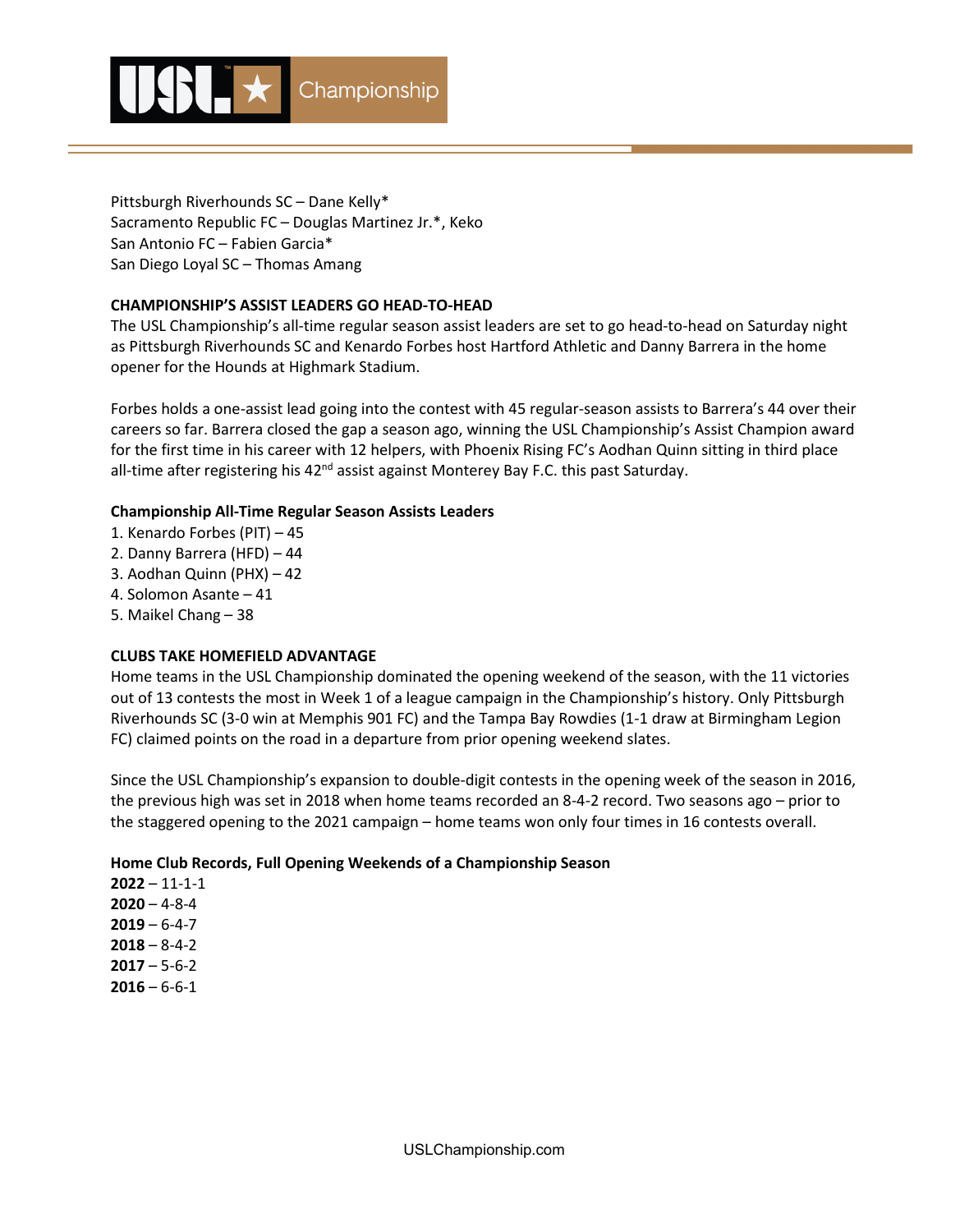

# **Upcoming Player Milestones**

## *Appearances*

*Approaching 200 regular-season appearances* Paolo DelPiccolo (LOU) – 197 Kenardo Forbes (PIT) – 196

*Approaching 150 regular-season appearances* Mitchell Taintor (SA) – 149 Phanuel Kavita (BHM) – 149 Neco Brett (NM) – 147 Chris Cortez (MB) – 147 Kyle Murphy (MIA) – 147

*Approaching 100 regular-season appearances* Amadou Dia (LOU) – 99 Jimmy Ockford (COS) – 98 CJ Cochran (TBR) – 98 Sean McFarlane (MIA) – 98 Jose Hernandez (OAK) – 98 Tobi Adewole (IND) – 97 Noah Powder (IND) – 97

## *Minutes*

*Approaching 15,000 regular-season minutes* Dane Kelly (PIT) – 14,985

*Approaching 10,000 regular-season minutes*  Hadji Barry (COS) – 9,895 Rodrigo Lopez (SAC) – 9,883 Christian Volesky (MB) – 9,859 Andre Lewis (HFD) – 9,853

## *Goals*

*Approaching 75 regular-season goals* Cameron Lancaster (LOU) – 71

## *Assists*

*Approaching 30 regular-season assists* Chris Wehan (NM) – 29 Lebo Moloto (TUL) – 29 Santi Moar (PHX) – 28 Oscar Jimenez (LOU) – 28

USLChampionship.com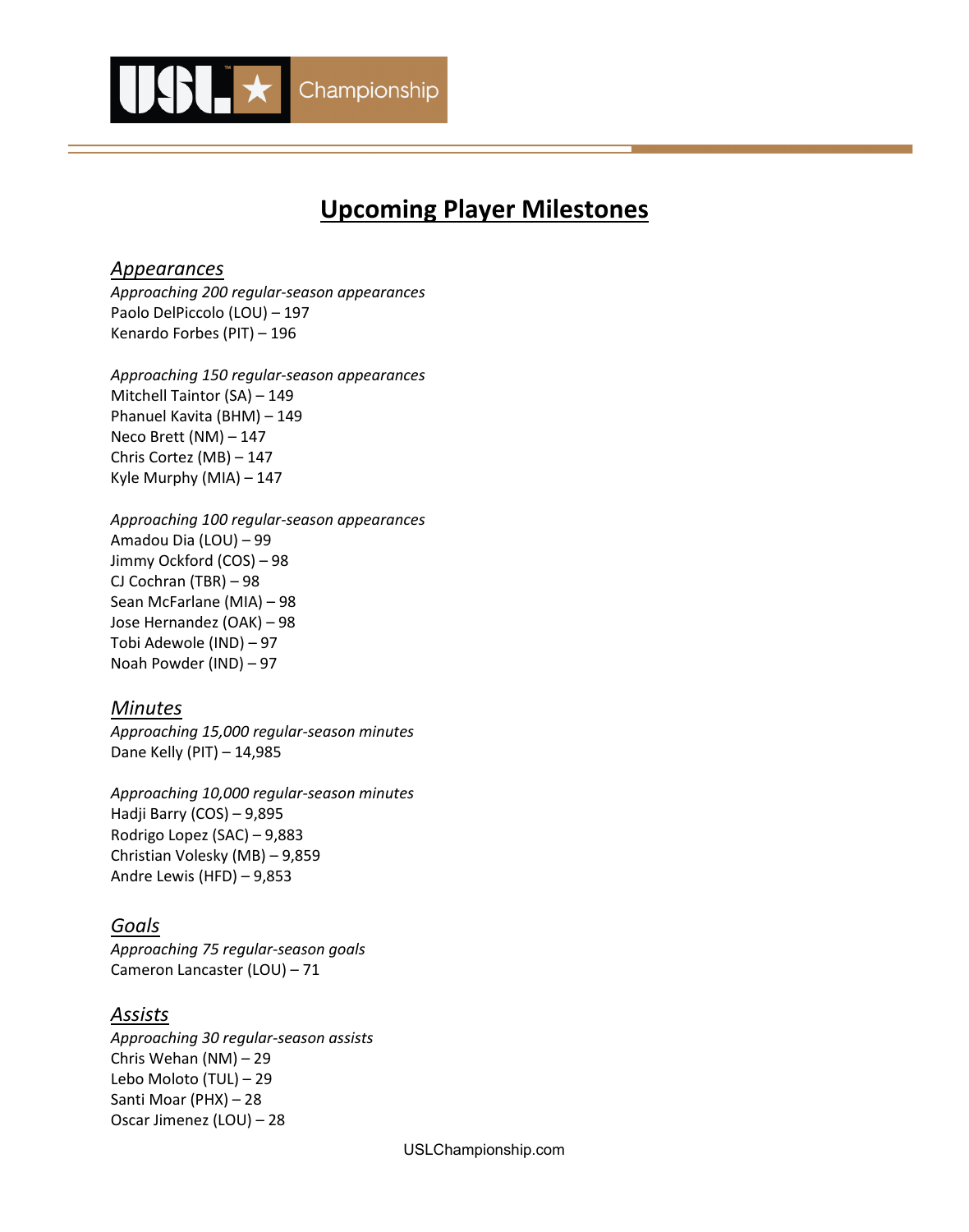

*Saves Approaching 250 regular-season saves* Matt VanOekel (BHM) – 247

*Approaching 200 regular-season saves* Jeff Caldwell (COS) – 188

*Shutouts Approaching 30 regular-season shutouts* Joe Kuzminsky (CHS) – 29 Matt VanOekel (BHM) – 27

*Approaching 20 regular-season shutouts* Connor Sparrow (MIA) – 19

# **Discipline Report – Week 2**

**TAMPA, Fla.** – The following is the USL Championship's discipline report for Week 2 of the 2022 USL Championship season:

Indy Eleven's Alex McQueen has been suspended for one game following his red card for violent conduct against Loudoun United FC on March 12. McQueen will serve his suspension during Indy's contest against the Tampa Bay Rowdies on Saturday.

The LA Galaxy II's Remi Cabral has been suspended for one game following his red card for serious foul play against San Diego Loyal SC on March 12. Cabral will serve his suspension during the Galaxy II's contest against San Antonio FC on Saturday.

Memphis 901 FC's Graham Smith has been suspended for one game following his red card for two cautionable offenses against Pittsburgh Riverhounds SC on March 12. Smith will be unavailable for Memphis' contest against Oakland Roots SC on Saturday.

FC Tulsa's Rodrigo da Costa has been suspended for one game following his red card for two cautionable offenses against the Charleston Battery on March 12. Da Costa will be unavailable for Tulsa's contest against Birmingham Legion FC on Saturday.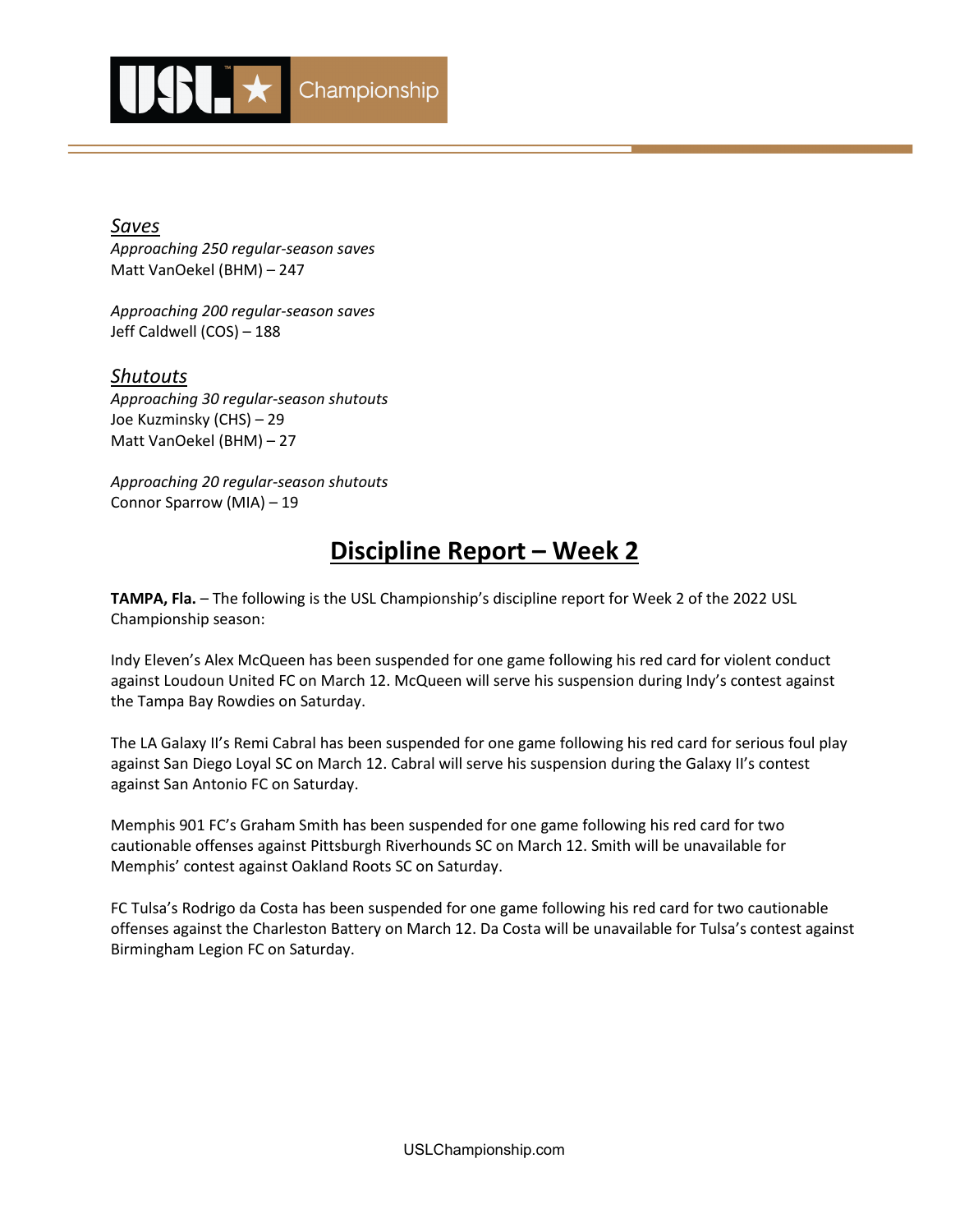

# **USL Championship Regular Season All-Time Leaders**

#### *Appearances Minutes*

1. George Davis IV – 242 1. Taylor Mueller– 20,077 2. Taylor Mueller – 241 2. Josh Suggs (NM) – 18,674\* 3. Jorge Herrera – 231 3. Hugh Roberts (MB) – 16,027\* 4. Dane Kelly (PIT) – 229\* 4. Jorge Herrera – 15,833 5. Josh Suggs (NM) – 224\* 5. Aodhan Quinn (PHX) – 15,820\* 6. Kyle Greig (TBR) – 223\* 6. Kenardo Forbes (PIT) – 15,750\* 7. Yann Ekra (TBR) – 216\* 7. George Davis IV – 15,729 8. Corey Hertzog – 210 and the set of the Second State Vercollone – 15,719 9. Juan Guzman – 207 9. Christian Duke – 15,541 10. Hugh Roberts (MB) – 204 10. Corey Hertzog – 15,421 12. Christian Duke – 199 12. Dane Kelly (PIT) – 14,985\* T-13. Kadeem Dacres – 197 13. Mickey Daly – 14,866 T-13. Paolo DelPiccolo (LOU) – 197\* 14. Juan Guzman – 14,746 15. Kenardo Forbes (PIT) – 196\* 15. Kevin Kerr – 14,725

1. Dane Kelly (PIT) – 99\* 1. Kenardo Forbes (PIT) – 45\* 2. Corey Hertzog – 73 2. Danny Barrera (HFD) – 44\* 3. Jorge Herrera – 72 3. Aodhan Quinn (PHX) – 42\* 4. Cameron Lancaster (LOU) – 71\* 4. Solomon Asante – 41 5. Chandler Hoffman – 66 5. Maikel Chang – 38 T-6. Hadji Barry  $(COS) - 63*$  6. Rodrigo Lopez  $(SAC) - 34*$ T-6. Neco Brett (NM) – 63\* 7. Antoine Hoppenot (DET) – 33\* 8. Kyle Greig (TBR) – 61\* T-8. Christiano Francois (ELP) – 32\* 9. Cameron Iwasa – 59 T-8. Brian Ownby (LOU) – 32\* T-10. Junior Flemmings  $-57$  10. Enzo Martinez (BHM)  $-30*$ T-10. George Davis IV  $-57$  T-11. Lebo Moloto (TUL)  $-29$ \* 12. Steevan Dos Santos (TBR) – 56\* T-11. Chris Wehan (NM) – 29\* 13. Sebastian Guenzatti (TBR) – 54\* T-11. Raul Mendiola – 29 14. Jose Angulo – 53 T-14. Oscar Jimenez (LOU) – 28\* 15. Chris Cortez (MB) – 51\* T-14. Santi Moar (PHX) – 28\*

11. Luke Vercollone – 200 11. Paolo DelPiccolo (LOU) – 15,183\*

### *Goals Assists*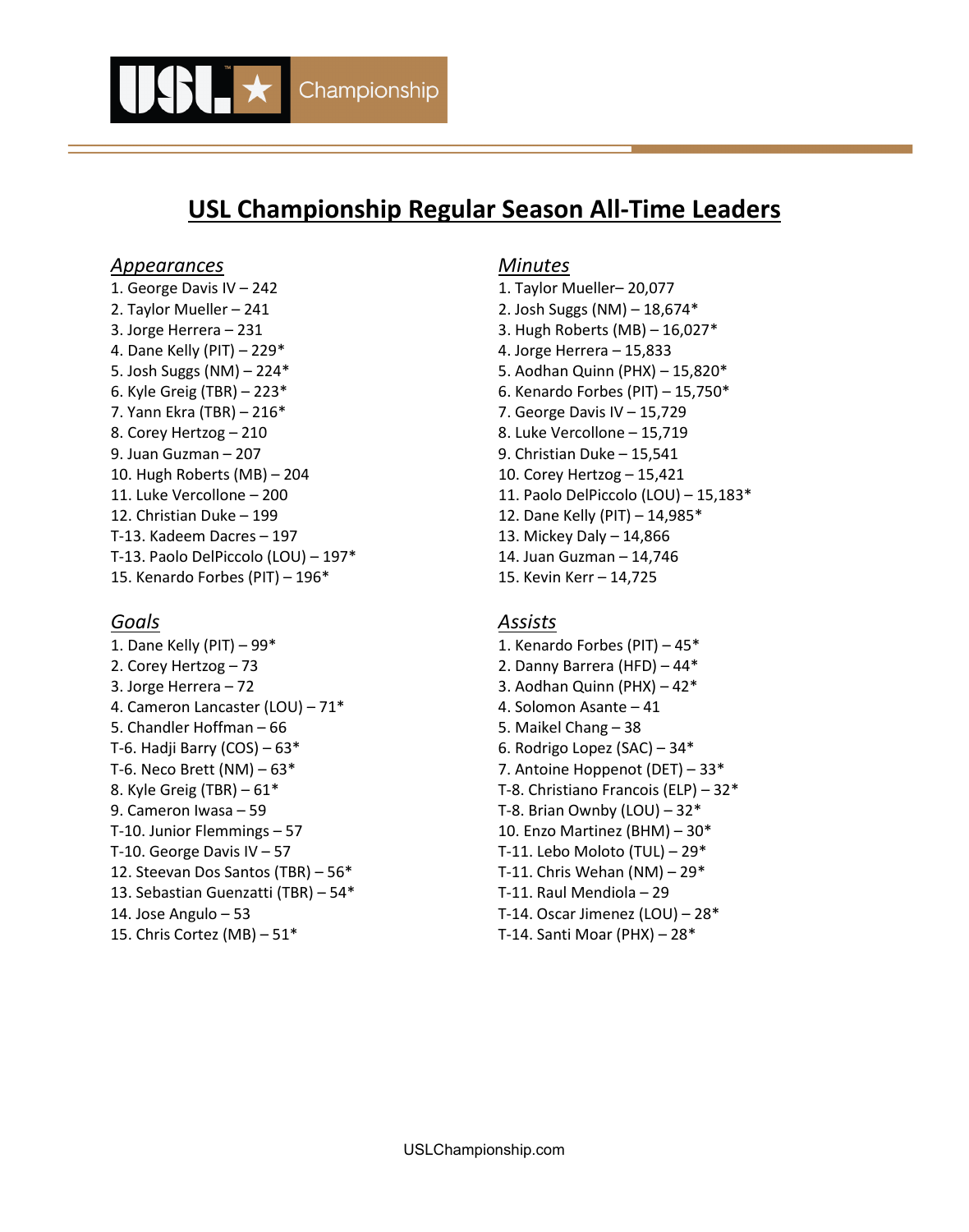

1. Evan Newton (ELP) – 480\* 1. Evan Newton (ELP) – 50\* 2. Brandon Miller – 414 2. Brandon Miller – 43 3. Alex Tambakis (NM) – 404\* 3. Odisnel Cooper – 40 4. Carl Woszczynski – 393 T-4. Matt Pickens – 37 5. Nick Noble – 387 T-4. Tomas Gomez – 37 6. Cody Laurendi – 370 6. Cody Laurendi – 36 7. Matt Williams – 334 T-7. Carl Woszczynski – 34 8. Matt Cardone (SA) – 323\* T-7. Alex Tambakis (NM) – 34\* 9. Evan Louro – 287 T-9. Andrew Dykstra – 32 10. Josh Cohen – 279 T-9. Miguel Gallardo – 32 T-11. Odisnel Cooper – 278 T-11. Evan Louro – 31 T-11. Kendall McIntosh – 278 T-11. Josh Cohen – 31 13. Andre Rawls – 271 T-13. Nick Noble – 30 14. Cody Mizell – 269 T-13. John McCarthy – 30

#### *Saves Shutouts*

15. Diego Restrepo – 265 T-14. Joe Kuzminsky (CHS) – 29\* T-14. Logan Ketterer – 29 T-14. Greg Ranjitsingh – 29

#### *\* - Active Player*

# **USL Championship Single-Season Records – Player**

- T-1. Cameron Lancaster (LOU) 25 goals, 2018 1. Solomon Asante (PHX) 17 assists, 2019 T-1. Hadji Barry (COS) – 25 goals, 2021 2. Emmanuel Ledesma (CIN) – 16 assists, 2018 T-3. Solomon Asante (PHX) – 22 goals, 2019 3. Aodhan Quinn (OC) – 14 assists, 2018
- 

- 1. Cameron Lancaster (LOU) 132 shots, 2018 1. Carl Woszczynski (PHX) 130 saves, 2015
- 2. Solomon Asante (PHX) 123 shots, 2019 T-2. Fabian Cerda (TUL) 125 saves, 2018
- 3. Enzo Martinez (CLT) 121 shots, 2017 T-2. Alex Rando (LV) 125 saves, 2021
- 4. Corey Hertzog (PIT) 112 shots, 2017 4. Josh Cohen (SAC) 117 saves, 2018
- 

## *Goals Assists*

T-3. Matt Fondy (LOU) – 22 goals, 2015 T-4. Rodrigo Da Costa (TUL) – 13 assists, 2019 5. Danni Konig (OKC) – 21 goals, 2015 T-4. Kyle Bekker (NC) – 13 assists, 2018 T-4. Antoine Hoppenot (RNO) – 13 assists, 2018

## *Shots Saves*

- 
- 
- 
- 
- 5. Dane Kelly (RNO) 110 shots, 2017 5. Matt Williams (DAY) 115 saves, 2012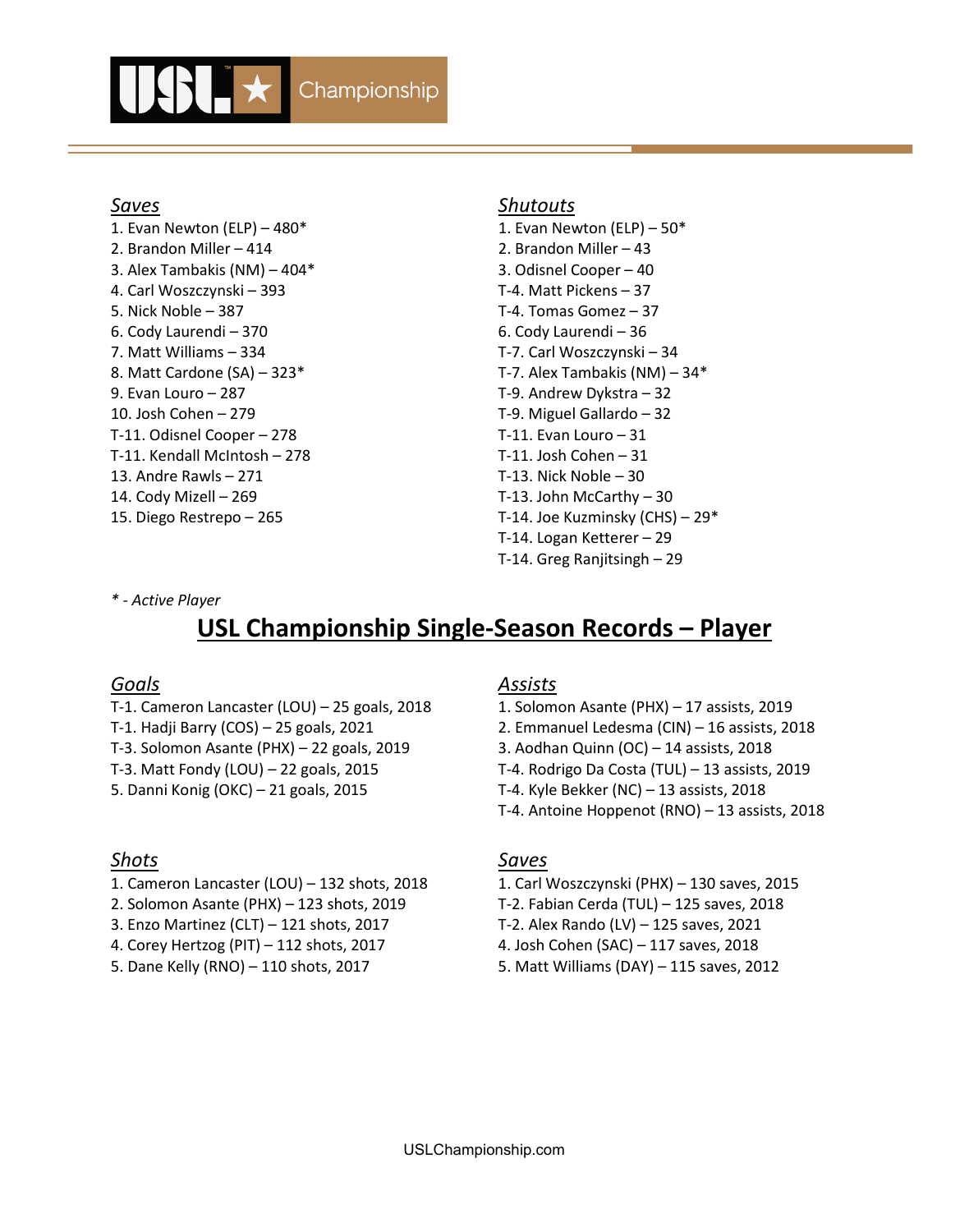

- 1. Maxime Crepeau (OTT) 15 shutouts, 2018 1. Danny Vitiello (PIT) 0.50, 2020
- T-2. Evan Louro (TBR) 14 shutouts, 2021 2. Jon Kempin (SD) 0.50, 2020
- T-2. Matt Pickens (NSH) 14 shutouts, 2019 3. Brandon Miller (ROC) 0.54, 2015
- T-2. Matt Pickens (NSH) 14 shutouts, 2018 4. Matt Pickens (NSH) 0.64, 2016
- 
- T-4. Kyle Morton (PIT) 13 shutouts, 2019
- T-4. Devala Gorrick (COS) 13 shutouts, 2016 T-4. Brandon Miller (ROC) – 13 shutouts, 2015

### *Shutouts Goals-Against Average*

- 
- 
- 
- 
- T-4. Zac Lubin (PHX) 13 shutouts, 2019 5. Miguel Gallardo (ORL) 0.68, 2011

# **USL Championship Single-Season Records – Team**

## *Points Wins*

- 1. Phoenix Rising FC 78 points, 2019 1. Phoenix Rising FC 24 wins, 2019
- 2. FC Cincinnati 77 points, 2018 2. FC Cincinnati 23 wins, 2018
- 3. New York Red Bulls II 69 points, 2016 3. Tampa Bay Rowdies 22 wins, 2021\*
- T-4. Pittsburgh Riverhounds SC 68 points, 2019 4. New York Red Bulls II 21 wins, 2016
- T-4. Tampa Bay Rowdies 68 points, 2021\* T-5. Nashville SC 20 wins, 2019

- 1. Phoenix Rising FC 89 goals, 2019 1. Orlando City SC 2.38ppg, 2012 3. New York Red Bulls II – 74 goals, 2019 3. Phoenix Rising FC – 2.29ppg, 2019 T-4. Reno 1868 FC – 72 goals, 2019 4. FC Cincinnati – 2.26ppg, 2018
- T-4. FC Cincinnati 72 goals, 2018 5. Reno 1868 FC 2.25ppg, 2020

# *Goals Conceded Shutouts*

1. Pittsburgh Riverhounds SC – 10, 2020 T-1. Rochester Rhinos – 17, 2015 2. Tampa Bay Rowdies – 11, 2020 T-1. New York Red Bulls II – 17, 2016 T-4. San Antonio FC – 14, 2020 T-5. Phoenix Rising FC – 16, 2018

## *Home Wins Away Wins*

- T-1. Tampa Bay Rowdies 13 wins, 2021  $\qquad \qquad$  1. New York Red Bulls II 13 wins, 2016
- T-1. El Paso Locomotive FC 13 wins, 2021 T-2. FC Cincinnati 11 wins, 2018
- 
- T-1. Real Monarchs SLC 13 wins, 2018 T-2. Phoenix Rising FC 11 wins, 2019

- 
- 
- 
- 
- 
- T-5. Real Monarchs SLC 20 wins, 2017
- T-5. Orange County SC 20 wins, 2018

# *Goals Points-Per Game*

- 
- 2. Reno 1868 FC 75 goals, 2017 2. New York Red Bulls II 2.30ppg, 2016
	-
	-
	-

- 
- 
- 3. Louisville City FC 12, 2020 T-1. Pittsburgh Riverhounds SC 17, 2018
- T-4. El Paso Locomotive FC 14, 2020 T-1. Pittsburgh Riverhounds SC 17, 2019
	-
	- T-5. Nashville SC 16, 2019
	- T-5. Rio Grande Valley FC 16, 2016
	- T-5. Richmond Kickers 16, 2016

- 
- 
- T-1. Indy Eleven 13 wins, 2019 T-2. Louisville City FC 11 wins, 2016
	-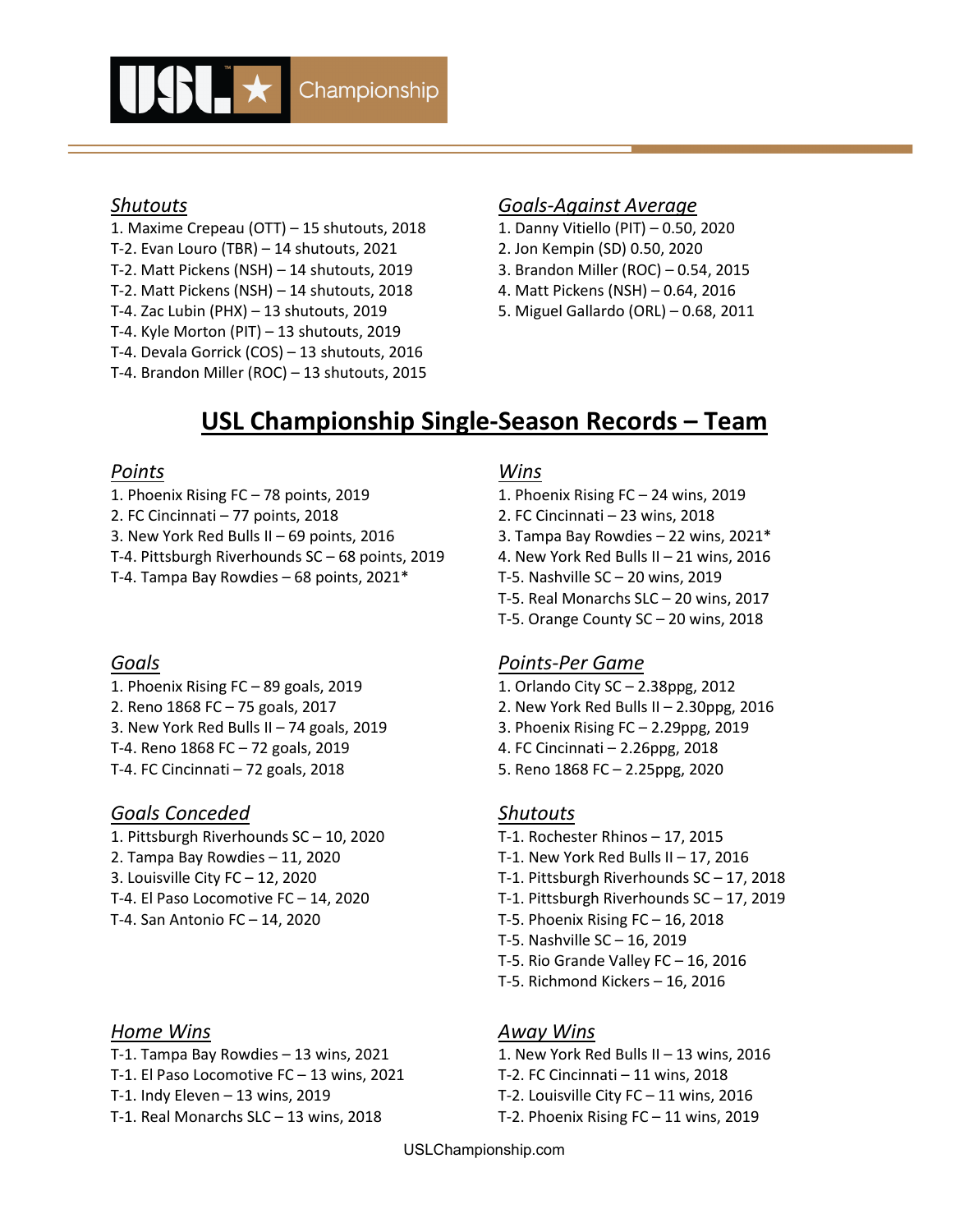

- T-1. Phoenix Rising FC 13 wins, 2019
- T-1. Orlando City SC 13 wins, 2014

# **Championship All-Time Regular Season Streaks - Player**

- 1. Hadji Barry (SKC) 8 games, 2018 1. Raul Mendiola (LA) 7 games, 2015
- 
- 
- 
- 

## *Consecutive Games with a Shutout*

- T-1. Callum Irving (RGV) 8 games, 2016
- T-2. Evan Louro (TBR) 8 games, 2021
- 3. Diego Restrepo (SA) 7 games, 2017
- T-4. Maxime Crepeau (OTT) 6 games, 2018
- T-4. Kristian Nicht (ROC) 6 games, 2012

# *Consecutive Games with a Goal Consecutive Games with an Assist*

- 
- T-2. Hadji Barry (COS) 7 games, 2021 T-2. Danny Barrera (SAC) 5 games, 2016
- T-2. Foster Langsdorf (RNO) 7 games, 2020 T-2. Aodhan Quinn (PHX) 5 games, 2021
- T-2. Solomon Asante (PHX) 7 games, 2019 T-4. Antoine Hoppenot (RNO) 4 games, 2018
- T-2. Santi Moar (PHX) 7 games, 2020-21 T-3. Jared Stroud (NY) 4 games, 2018
	- T-3. Aodhan Quinn (OC) 4 games, 2018
	- T-3. Antoine Hoppenot (RNO) 4 games, 2018
	- T-3. Villyan Bijev (POR) 4 games, 2016

\* - active streak

# **Championship All-Time Regular Season Streaks – Team**

1. Phoenix Rising FC – 20 games, 2019 1. Orlando City SC – 13 games, 2014 2. FC Cincinnati – 10 games, 2018 2. Phoenix Rising FC – 12 games, 2019 T-3. Real Monarchs SLC – 9 games, 2017 T-3. Indy Eleven – 11 games 2019-20 T-3. Tampa Bay Rowdies – 9 games, 2021 T-3 Real Monarchs SLC – 11 games, 2018 5. Orlando City SC – 8 games, 2014

- 
- 
- 
- 
- 

## *Longest Winning Streak Longest Home Winning Streak*

- 
- 
- 
- 

# *Longest Undefeated Streak Longest Home Undefeated Streak*

- 1. FC Cincinnati 23 games, 2018 1. Richmond Kickers 33 games, 2012-14
- 2. Richmond Kickers 22 games, 2013 T-2. Charleston Battery 28 games, 2014-16
- T-3. Phoenix Rising FC 20 games, 2019 T-2. Indy Eleven 28 games, 2018-20
- T-3. Richmond Kickers 20 games, 2014 T-4. Pitt. Riverhounds SC 25 games, 2018-20
- 5. Rochester Rhinos 19 games, 2015 T-4. Orlando City SC 25 games, 2011-13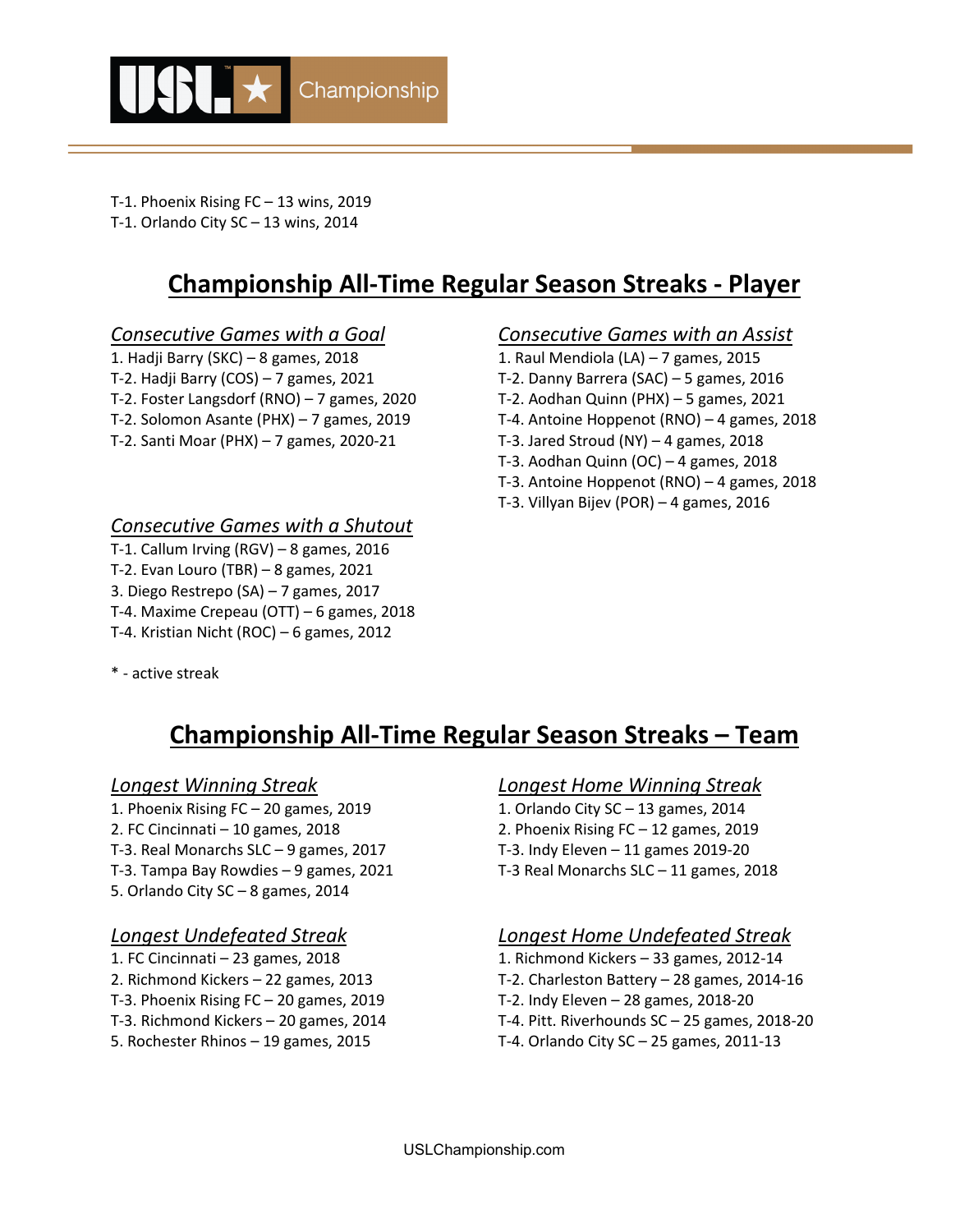

- 1. Tampa Bay Rowdies 891 minutes, 2021 1. Phoenix Rising FC 9 games, 2019
- 2. Rio Grande Valley FC 759 minutes, 2016 T-2. New York Red Bulls II 5 games, 2016
- 3. Pittsburgh Riverhounds SC 698 minutes, 2019 T-2. FC Cincinnati 5 games, 2019
- 4. San Antonio FC 672 minutes, 2017 T-2. Reno 1868 FC 5 games, 2019-20
- 5. Ottawa Fury FC 636 minutes, 2018

### *Longest Shutout Streak Longest Road Winning Streak*

## *Longest Road Undefeated Streak*

- T-1 Reno 1868 FC 12 games, 2017-18
- T-1. Rochester Rhinos 12 games, 2014-15
- T-3. FC Cincinnati 11 games, 2018
- T-3. Rochester Rhinos 11 games, 2016-17
- T-3. Richmond Kickers 11 games, 2014

# **Championship Regular Season Single-Game Records – Player**

- 
- 
- 
- 
- T-2. Donovan Ewolo (NC) 4 goals, 9/22/18 T-1. Danny Barrera (HFD) 3 assists 6/5/21
- 
- 
- 
- T-2. Matt Fondy (LOU) 4 goals, 8/13/15 T-1. Didie Traore (LA) 3 assists, 9/22/18
- 
- T-2. Peter Byers (ANT) 4 goals, 4/27/11 *Also 13 other prior instances*

## *Saves Shots*

- 
- 
- 
- 
- 

#### *Goals Assists*

- 1. Maurcio Salles (VSI) 5 goals, 6/8/13 T-1. Marlon Vargas (TAC) 3 assists, 10/24/21
- T-2. Douglas Martinez (SLC) 4 goals, 9/14/19 T-1. Aodhan Quinn (PHX) 3 assists, 10/16/21
- T-2. Danny Musovski (RNO) 4 goals, 9/10/19 T-1. Solomon Asante (PHX) 3 assists, 7/17/21
- T-2. Chris Lema (NY) 4 goals, 7/13/19 T-1. Hadji Barry (COS) 3 assists, 6/16/21
	-
- T-2. Ethan Zubak (LA) 4 goals, 5/27/18 T-1. Kenardo Forbes (PIT) 3 assists, 7/18/20
- T-2. Djiby Fall (CIN) 4 goals, 4/16/17 T-1. Malik Johnson (TBR) 3 assists, 9/21/19
- T-2. Irvin Herrera (STL) 4 goals, 5/22/16 T-1. Brent Richards (RNO) 3 assists, 9/10/19
	-
- T-2. Jhonny Arteaga (FCNY) 4 goals, 8/11/11 T-1. Emmanuel Ledesma (CIN) 3 assists, 9/16/18
	-

- 1. Alex Rando (LV) 14 saves, 5/22/21 T-1. Villyan Bijev (SAC) 12 shots, 6/16/18
- T-2. Simon Lefebvre (LDN) 13 saves, 9/12/20 T-1. Cameron Lancaster (LOU) 12 shots, 9/29/18
- T-2. Trey Muse (TAC) 13 saves, 10/16/19 T-3. Kevaughn Frater (COS) 11 shots, 8/5/17
- T-2. Jake Feener (TUL) 13 saves, 7/9/15 T-3. Corey Hertzog (PIT) 11 shots, 8/26/17
- T-2. Carl Woszczynski (PHX) 13 saves, 7/5/15 T-3. Junior Flemmings (TBR) 11 shots, 8/25/18
	- T-3. Dane Kelly (IND) 11 shots, 6/15/19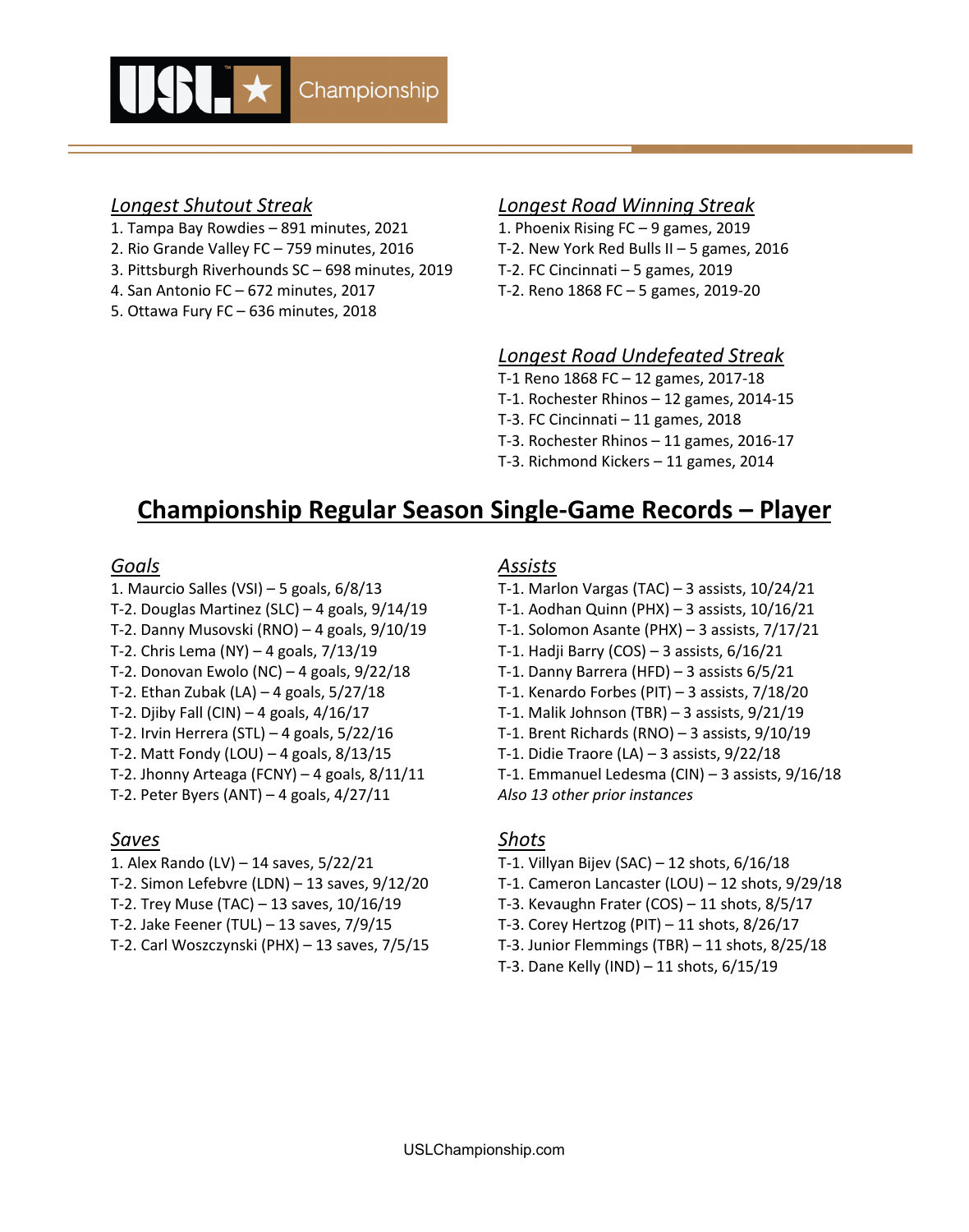

# **Championship Regular Season Single-Game Records – Teams**

## *Goals – Single Team*

1. Reno 1868 FC – 9 goals, 7/3/17 T-2. Louisville City  $FC - 8$  goals,  $10/12/19$ T-2. New York Red Bulls II – 8 goals, 7/13/19 T-2. VSI Tampa Bay FC – 8 goals, 6/8/13 T-5. Hartford Athletic  $-7$  goals,  $6/5/21$ T-5. Reno 1868 FC – 7 goals, 9/5/20 T-5. Loudoun United FC  $-7$  goals,  $10/19/19$ T-5. Saint Louis FC – 7 goals, 6/12/16 T-5. Portland Timbers  $2 - 7$  goals,  $5/18/18$ T-5. Orlando City  $SC - 7$  goals,  $5/5/13$ T-5. Antigua Barracuda FC – 7 goals, 4/27/11 T-5. LA Galaxy II – 7 goals, 5/27/18

T-5. Orlando City SC – 7 goals, 8/31/14

## *Goals – Single Game*

T-1. Louisville City FC & Sporting Kansas City – 11 goals, 10/12/19

T-1. Orlando City B & New York Red Bulls II – 11 goals, 10/7/17

T-1. Pittsburgh Riverhounds SC & Harrisburg City Islanders – 11 goals, 5/30/15

T-4. Loudoun United FC & New York Red Bulls II – 10 goals, 10/19/19

T-4. Portland Timbers 2 & LA Galaxy II – 10 goals, 5/18/18

T-4. OKC Energy FC & Las Vegas Lights FC – 10 goals, 7/11/18

T-4. New York Red Bulls II & Louisville City FC – 10 goals, 8/10/18

### *Shots – Single Team*

1. Phoenix Rising FC – 41 shots, 5/22/21 T-2. Austin Bold FC – 37 shots, 9/8/20 T-2. Sacramento Republic FC – 37 shots, 6/16/18 4. New Mexico United – 36 shots, 10/16/19 T-5. Louisville City FC – 35 shots, 7/21/19

T-5. Phoenix Rising FC – 35 shots, 9/15/21

## *Shots – Single Game*

1. Phoenix Rising FC & Las Vegas Lights FC – 52 shots, 5/22/21

2. Loudoun United FC & New York Red Bulls II – 50 shots, 10/19/19

3. Loudoun United FC & Philadelphia Union II – 48 shots, 9/12/20

T-4. San Diego Loyal SC & Reno 1868 FC – 47 shots, 8/22/20

T-4. Phoenix Rising FC & Colorado Springs Switchbacks FC – 47 shots, 3/30/19

USLChampionship.com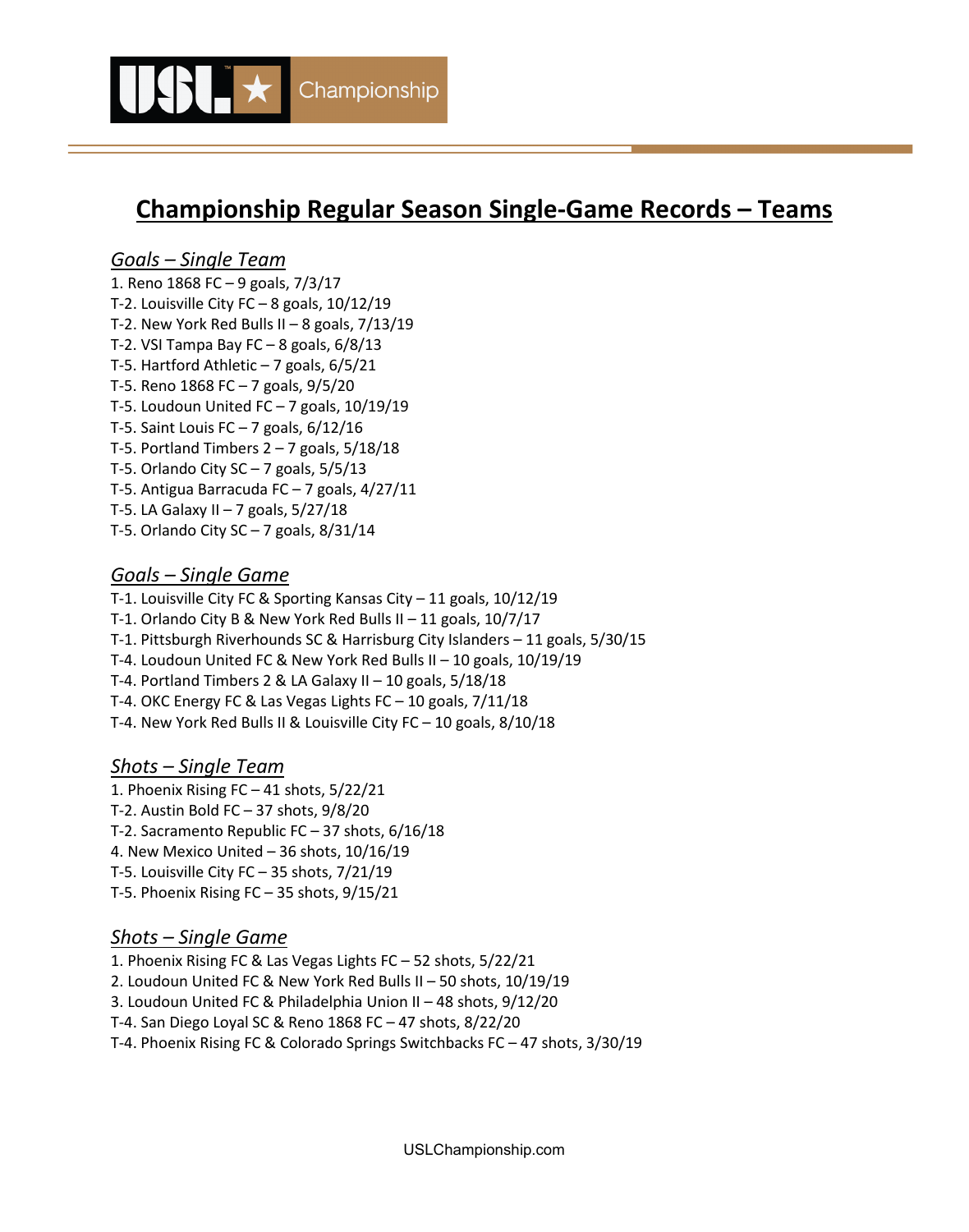

# **Youngest, Oldest and Fastest**

## *Youngest Debut*

- 1. Axel Kei (SLC) 13 years, 9 months, 9 days vs. Colorado Springs Switchbacks FC, 10/8/21
- 2. Ansu Kanneh (PHX) 14 years, 10 months, 2 days vs. LA Galaxy II, 10/3/20
- 3. Diego Garcia (ELP) 15 years, 1 day vs. LA Galaxy II, 10/17/21
- 4. Austin Brummett (TAC) 15 years, 2 months, 7 days at Phoenix Rising FC, 4/20/19
- 5. Serge Ngoma (NY) 15 years, 2 months, 15 days at Atlanta United 2, 9/23/20

## *Youngest Goalscorer (Regular Season)*

- 1. Alphonso Davies (VAN) 15 years, 6 months, 13 days
- 2. Cade Cowell (RNO) 15 years, 7 months, 26 days
- 3. Moses Nyeman (LDN) 15 years, 8 months, 23 days
- 4. Efrain Alvarez (LA) 15 years, 10 months, 16 days
- 5. Dantouma Toure (NY) 16 years, 1 month, 28 days

## *Youngest to Record Shutout (Regular Season)*

- 1. Jeffrey Dewsnupp (SLC) 17 years, 2 months, 18 days
- 2. Aaron Cervantes (OC) 17 years, 4 months
- 3. Saif Kerewala (TAC) 18 years, 1 month, 2 days
- 4. Abraham Rodriguez (COS) 18 years, 1 month, 8 days
- 5. David Ochoa (SLC) 18 years, 2 months

## *Oldest Goalscorer (Regular Season)*

- 1. Vicente Sanchez (RGV) 41 years, 8 months, 8 days
- 2. Didier Drogba (PHX) 40 years, 2 months, 2 days
- 3. Rafael Castillo (SA) 39 years, 3 months, 19 days
- 4. Jorge Herrera (CLT) 39 years, 1 month, 1 day
- 5. Omar Bravo (PHX) 37 years, 3 months, 21 days

## *Oldest to Record Shutout (Regular Season)*

- 1. Tim Howard (MEM) 41 years, 4 months, 27 days
- 2. Romuald Peiser (PEN) 39 years, 2 months, 11 days
- 3. Matt Pickens (NSH) 37 years, 6 months, 14 days
- 4. Dominik Jakubek (SAC) 36 years, 9 months, 7 days
- 5. Ronnie Pascale (RIC) 35 years, 11 months, 12 days